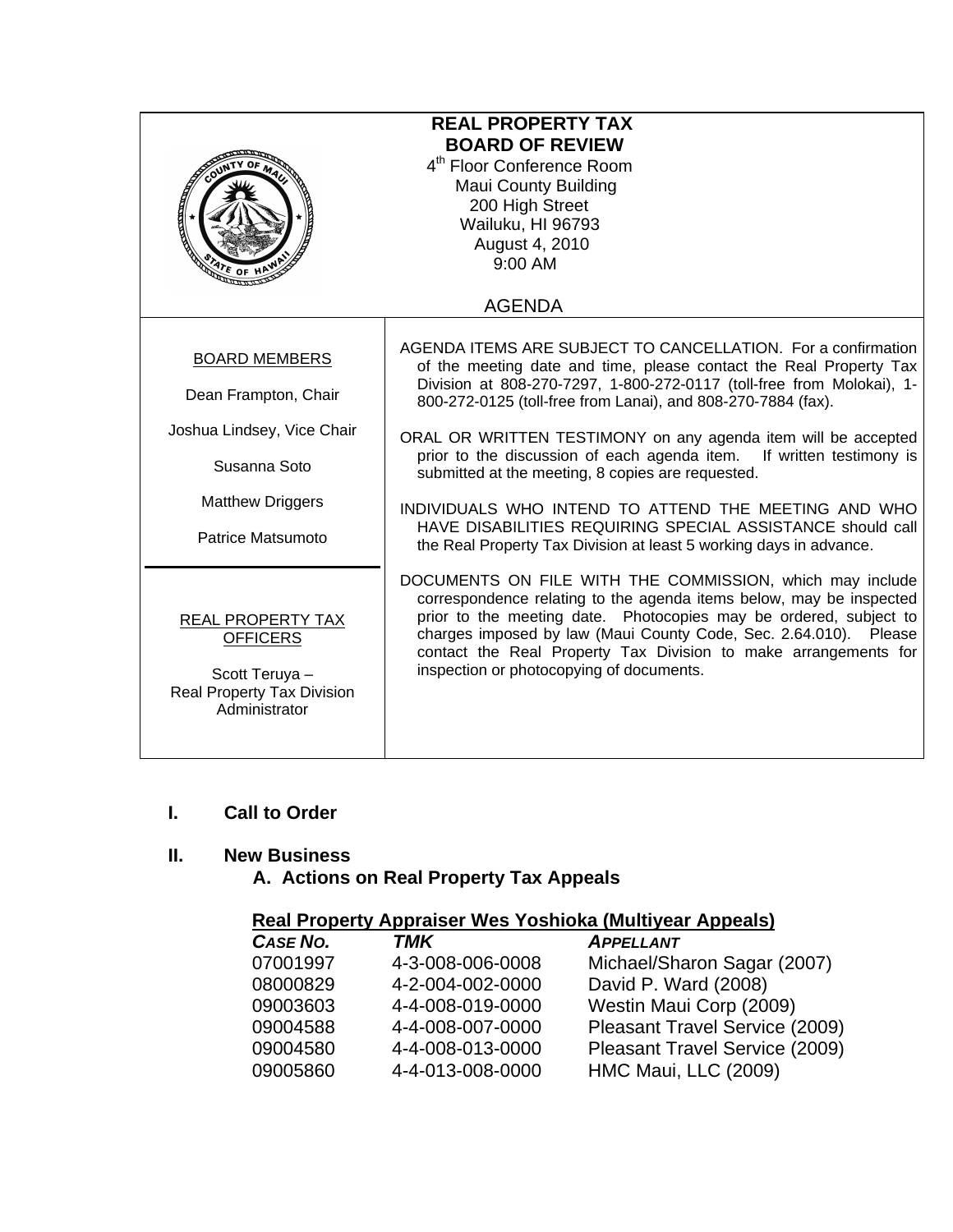# **Real Property Appraiser Joy Makua (2009 Appeals)**

| <b>CASE NO.</b>                                           | TMK                                                        | <b>APPELLANT</b>              |  |
|-----------------------------------------------------------|------------------------------------------------------------|-------------------------------|--|
| 09002676                                                  | 2-1-005-117-0000                                           | <b>Pine State Limited</b>     |  |
| 09004836                                                  | 2-1-008-060-0008                                           | Doyle Litchfield              |  |
| 09003170                                                  | 2-1-008-060-0015                                           | <b>Timothy/Joyce Taigen</b>   |  |
| 09006139                                                  | 2-1-008-060-0059                                           | William IV/Linda Manry        |  |
| 09006138                                                  | 2-1-008-060-0060                                           | William IV/Linda Manry        |  |
| 09003071                                                  | 2-1-008-060-0064                                           | William E. Bierer             |  |
| 09003383                                                  | 2-1-008-060-0085                                           | John/Lynette Thomson          |  |
| 09006207                                                  | 2-1-008-064-0000                                           | Stephanie N. Johnson          |  |
| 09002795                                                  | 2-1-008-064-0007                                           | <b>Richard Garretson</b>      |  |
| 09003481                                                  | 2-1-008-064-0008                                           | <b>Robert Garretson</b>       |  |
| 09002756                                                  | 2-1-008-064-0028                                           | Carol A. Collier              |  |
| 09003361                                                  | 2-1-008-064-0031                                           | <b>Mather Family Trust</b>    |  |
| 09002899                                                  | 2-1-008-064-0058                                           | <b>Guenther Zimmer</b>        |  |
| 09003217                                                  | 2-1-008-064-0073                                           | William E. Yancey             |  |
| 09002990                                                  | 2-1-008-065-0009                                           | Maui Kamaole, LLC             |  |
| 09004891                                                  | 2-1-008-065-0018                                           | <b>Bruce W. Watkins</b>       |  |
| 09006206                                                  | 2-1-008-065-0052                                           | Barbara E. Messick            |  |
| 09003287                                                  | 2-1-008-065-0064                                           | James F. Nixon                |  |
| 09002765                                                  | 2-1-008-065-0065                                           | Duesbury/Mikesell             |  |
| 09003543                                                  | 2-1-008-065-0081                                           | Janette M. Johannsen          |  |
| 09002723                                                  | 2-1-008-065-0084                                           | Discovery Incorporated        |  |
| 09002793                                                  | 2-1-008-065-0088                                           | <b>Petras Family Trust</b>    |  |
| 09002864                                                  | 2-1-008-065-0093                                           | Harry Lee Coon                |  |
| 09003386                                                  | 2-1-008-091-0009                                           | SF Real Estate Investment Co. |  |
| 09003394                                                  | 2-1-008-091-0035                                           | SF Real Estate Investment Co. |  |
| 09005616                                                  | 2-1-008-091-0033                                           | <b>William Topkis</b>         |  |
| 09004461                                                  | 2-1-008-091-0042                                           | <b>Jeff Morley</b>            |  |
| 09004852                                                  | 2-1-008-091-0048                                           | James S. Goodfellow           |  |
| 09002992                                                  | 2-1-008-103-0009                                           | Wailea Resort Building, LLC   |  |
|                                                           | <u> Real Property Appraiser Edward Pa'a (2009 Appeals)</u> |                               |  |
| <b>CASE NO.</b>                                           | TMK                                                        | <b>APPELLANT</b>              |  |
| 09003604                                                  | 4-5-011-002-0000                                           | Lahaina Cannery Mall, LLC     |  |
| 09003601                                                  | 4-5-011-004-0000                                           | Lahaina Cannery Mall, LLC     |  |
| 09004488                                                  | 4-6-002-011-0004                                           | Randolph G. Currier           |  |
| 09002951                                                  | 4-6-009-006-0000                                           | SMK, Inc.                     |  |
| <b>Real Property Appraiser Scott Wells (2009 Appeals)</b> |                                                            |                               |  |
| CASE NO.                                                  | <b>TMK</b>                                                 | <b>APPELLANT</b>              |  |
| 09003698                                                  | 2-4-001-004-0000                                           | Alexander & Baldwin, Inc.     |  |
| 09003693                                                  | 2-4-001-019-0000                                           | Alexander & Baldwin, Inc.     |  |
| 09003683                                                  | 2-7-008-042-0000                                           | Alexander & Baldwin, Inc.     |  |
| 09005354                                                  | 2-7-011-002-0000                                           | Alexander & Baldwin, Inc.     |  |
| 09003660                                                  | 2-8-004-014-0000                                           | Alexander & Baldwin, Inc.     |  |
| 09003652                                                  | 2-8-004-034-0000                                           | Alexander & Baldwin, Inc.     |  |
| 09005358                                                  | 2-8-004-059-0000                                           | Alexander & Baldwin, Inc.     |  |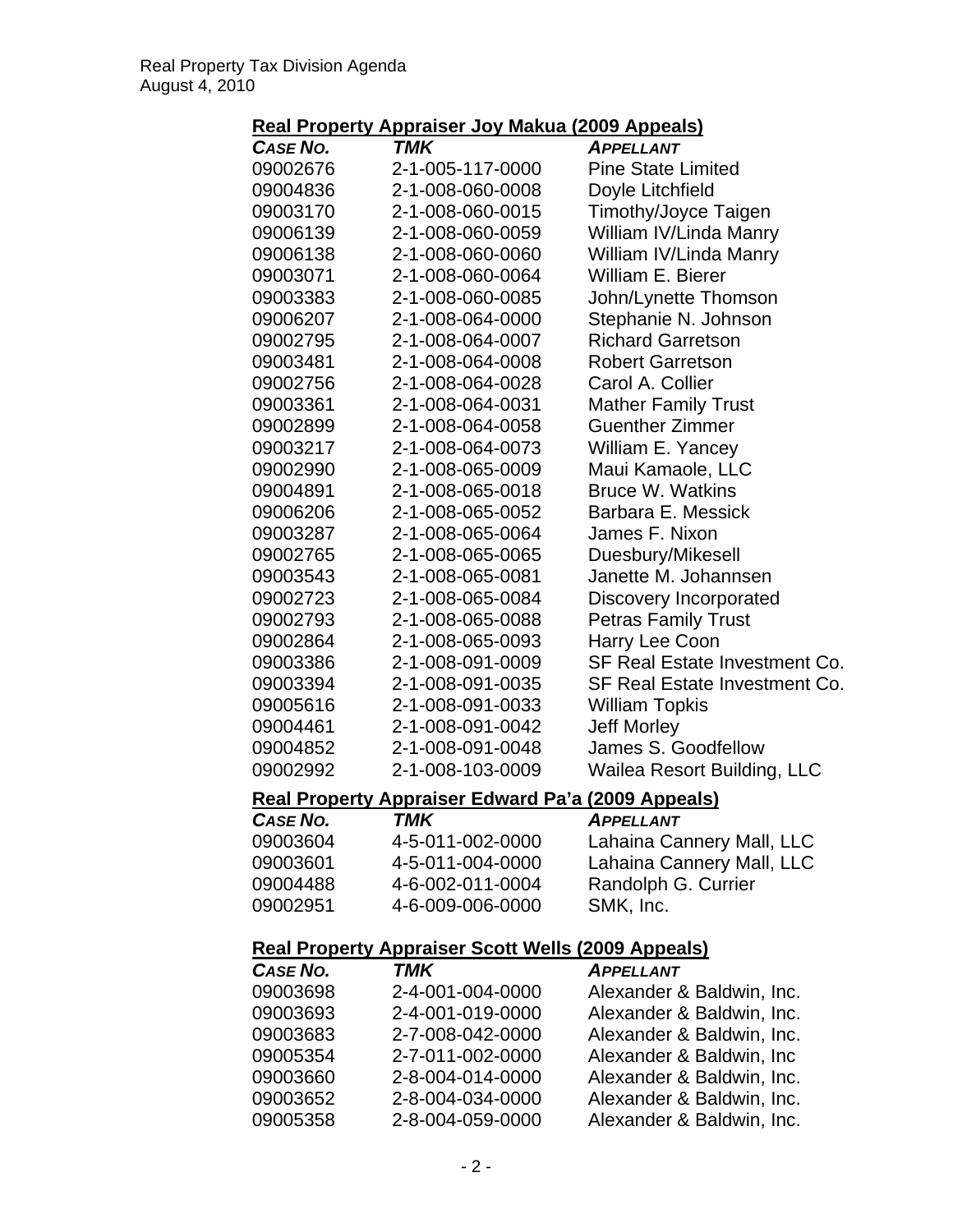## **Real Property Appraiser Scott Wells (2009 Appeals cont'd)**

| <b>CASE NO.</b> | TMK              | <b>APPELLANT</b>               |
|-----------------|------------------|--------------------------------|
| 09005362        | 2-8-004-066-0000 | Alexander & Baldwin, Inc.      |
| 09005366        | 2-8-008-001-0000 | Alexander & Baldwin, Inc.      |
| 09004522        | 2-7-008-023-0000 | May Fujiwara                   |
| 09003360        | 2-7-008-153-0000 | <b>Chelsea Hill</b>            |
| 09003715        | 2-7-012-161-0000 | John/Barbara Mesa              |
| 09003269        | 2-7-013-163-0000 | Lance Ellinghausen             |
| 09003358        | 2-7-013-170-0000 | Albert E. Brum                 |
| 09003548        | 2-7-013-178-0000 | <b>Crystal Schmitt</b>         |
| 09003559        | 2-7-013-213-0000 | J. Daniel Marden               |
| 09006121        | 2-7-017-001-0000 | Michael C. Magliato            |
| 09002872        | 2-7-024-008-0000 | David L. Fitch                 |
| 09003570        | 2-7-030-012-0000 | Pamela Miedtke-Wolf            |
| 09003540        | 2-7-030-018-0000 | Cynthia M. Bleck               |
| 09004988        | 2-8-001-079-0000 | <b>Richard Hoehn</b>           |
| 09005781        | 2-8-004-013-0000 | <b>FAEC Holdings</b>           |
| 09002936        | 2-8-002-128-0000 | Michael J. Perry               |
| 09004476        | 2-8-002-136-0000 | Jacqueline Zambrano            |
| 09002985        | 2-8-002-254-0000 | Diane F. Vogelman              |
| 09003329        | 2-8-004-075-0000 | Douglas Ruppenthal             |
| 09003473        | 2-8-004-079-0000 | Richard H. Trier, Jr.          |
| 09003498        | 2-8-005-084-0002 | Elisa/Jeffrey Plauche          |
| 09003196        | 2-8-006-025-0000 | Michael/Joan Conway            |
| 09003188        | 2-8-011-009-0000 | H. Warren/Elizabeth Youngquist |

## **Real Property Appraiser Lewis Dela Cruz (2009 Apeals)**

| CASE NO. | TMK              | APPELLANT           |
|----------|------------------|---------------------|
| 09003507 | 3-5-017-017-0000 | Waiolani Elua, Inc. |
| 09003687 | 3-5-032-027-0000 | Nunokawa/Lemn       |
| 09003699 | 3-5-032-029-0000 | Nunokawa/Lemn       |
| 09003703 | 3-5-032-031-0000 | Nunokawa/Lemn       |
| 09003640 | 3-5-032-034-0000 | Waiolani Elua, Inc. |
| 09003649 | 3-5-032-042-0000 | Waiolani Elua, Inc. |
| 09003656 | 3-5-032-050-0000 | Waiolani Elua, Inc. |
| 09003718 | 3-5-032-055-0000 | Nunokawa/Lemn       |
| 09003764 | 3-5-032-086-0000 | Nunokawa/Lemn       |
| 09003727 | 3-5-032-057-0000 | Nunokawa/Lemn       |
| 09003736 | 3-5-032-069-0000 | Nunokawa/Lemn       |
| 09003741 | 3-5-032-075-0000 | Nunokawa/Lemn       |
| 09003753 | 3-5-032-076-0000 | Nunokawa/Lemn       |
| 09003669 | 3-5-032-089-0000 | Waiolani Elua, Inc. |
| 09003675 | 3-5-032-105-0000 | Waiolani Elua, Inc. |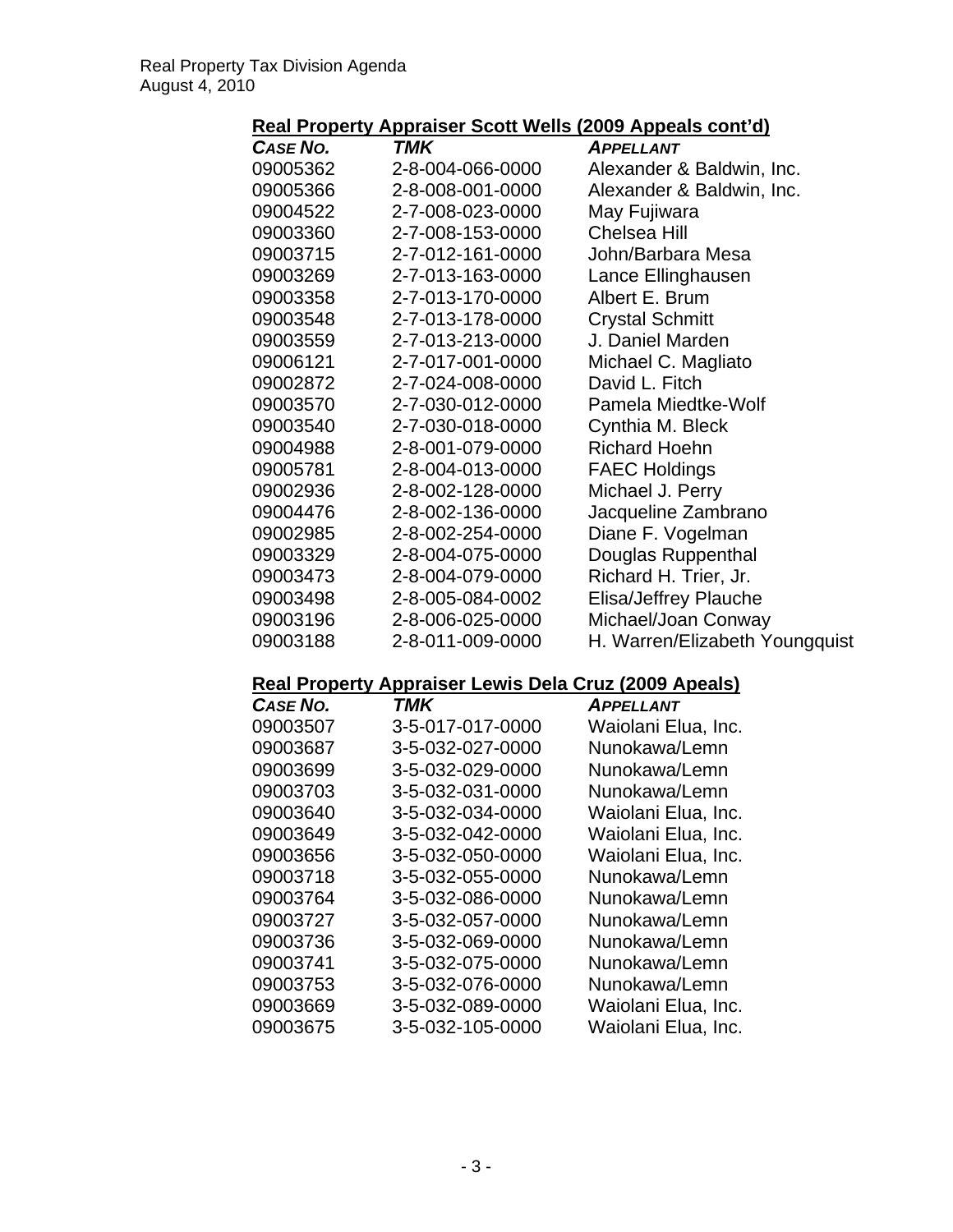### **Real Property Appraiser Grant Nakama 2009 Appeals)**

| .                                                          | <u>Tippiulou</u> | <u>Stant Nanama 2000 Appoaloj</u> |
|------------------------------------------------------------|------------------|-----------------------------------|
| <b>CASE NO.</b>                                            | TMK              | <b>APPELLANT</b>                  |
| 08001183                                                   | 3-5-001-067-0000 | Kehalani Mauka                    |
| 09004102                                                   | 3-5-001-067-0000 | Kehalani Mauka                    |
| 09003695                                                   | 2-5-005-023-0000 | Alexander & Baldwin, Inc.         |
| 09003701                                                   | 2-5-005-054-0000 | Alexander & Baldwin, Inc.         |
| 09003691                                                   | 2-5-005-057-0000 | Alexander & Baldwin, Inc.         |
| 09003688                                                   | 2-5-014-040-0000 | Alexander & Baldwin, Inc.         |
| 09003685                                                   | 2-6-001-001-0000 | Alexander & Baldwin, Inc.         |
| 09003647                                                   | 3-7-004-007-0000 | Alexander & Baldwin, Inc.         |
| 09003645                                                   | 3-7-004-009-0000 | Alexander & Baldwin, Inc.         |
| 09003638                                                   | 3-7-007-010-0000 | Alexander & Baldwin, Inc.         |
| 09003636                                                   | 3-7-007-027-0000 | Alexander & Baldwin, Inc.         |
| 09006147                                                   | 3-7-008-008-0000 | Alexander & Baldwin, Inc.         |
| 09003637                                                   | 3-7-009-006-0000 | Alexander & Baldwin, Inc.         |
| 09003631                                                   | 3-7-009-012-0000 | Alexander & Baldwin, Inc.         |
| 09003630                                                   | 3-7-009-014-0000 | Alexander & Baldwin, Inc.         |
| 09003628                                                   | 3-7-009-015-0000 | Alexander & Baldwin, Inc.         |
| 09003629                                                   | 3-7-009-019-0000 | Alexander & Baldwin, Inc.         |
| 09003627                                                   | 3-7-009-028-0000 | Alexander & Baldwin, Inc.         |
| 09003625                                                   | 3-7-009-010-0000 | Alexander & Baldwin, Inc.         |
| 09003709                                                   | 3-8-006-001-0000 | Alexander & Baldwin, Inc.         |
| 09003622                                                   | 3-8-006-002-0000 | Alexander & Baldwin, Inc.         |
| 09003599                                                   | 3-8-006-004-0000 | Alexander & Baldwin, Inc.         |
| 09003617                                                   | 3-8-007-101-0000 | Alexander & Baldwin, Inc.         |
| 09003681                                                   | 3-8-007-102-0000 | Alexander & Baldwin, Inc.         |
| 09003614                                                   | 3-8-052-006-0000 | Alexander & Baldwin, Inc.         |
| 09003612                                                   | 3-8-052-022-0000 | Alexander & Baldwin, Inc.         |
| 09003609                                                   | 3-8-065-021-0000 | Alexander & Baldwin, Inc.         |
| 09003607                                                   | 3-8-066-048-0000 | Alexander & Baldwin, Inc.         |
| 09003605                                                   | 3-8-079-001-0000 | Alexander & Baldwin, Inc.         |
| 09003602                                                   | 3-8-079-015-0000 | Alexander & Baldwin, Inc.         |
| <b>Real Property Appraiser Kyle Shimizu (2009 Appeals)</b> |                  |                                   |
| <b>CASE NO.</b>                                            | <b>TMK</b>       | <b>APPELLANT</b>                  |
| 09003566                                                   | 2-3-033-114-0000 | <b>Robert Campbell</b>            |
| 09003003                                                   | 2-3-034-053-0000 | Jeanette E. Rucci                 |
| 09004620                                                   | 2-3-045-063-0001 | <b>Michael Eisenburger</b>        |
| 09004669                                                   | 2-3-045-063-0002 | Michael Eisenburger               |

09002842 2-3-068-009-0000 Heller/Horowitz

09003168 2-3-048-063-0000 Peter/Patricia Finie 09003324 2-3-055-032-0000 Phillip/Cindy Gagle<br>09003187 4-3-060-029-0000 Marcia J. Soule

09003512 2-3-061-001-0000 M. Todd/Doris MacFarlane

09003187 4-3-060-029-0000